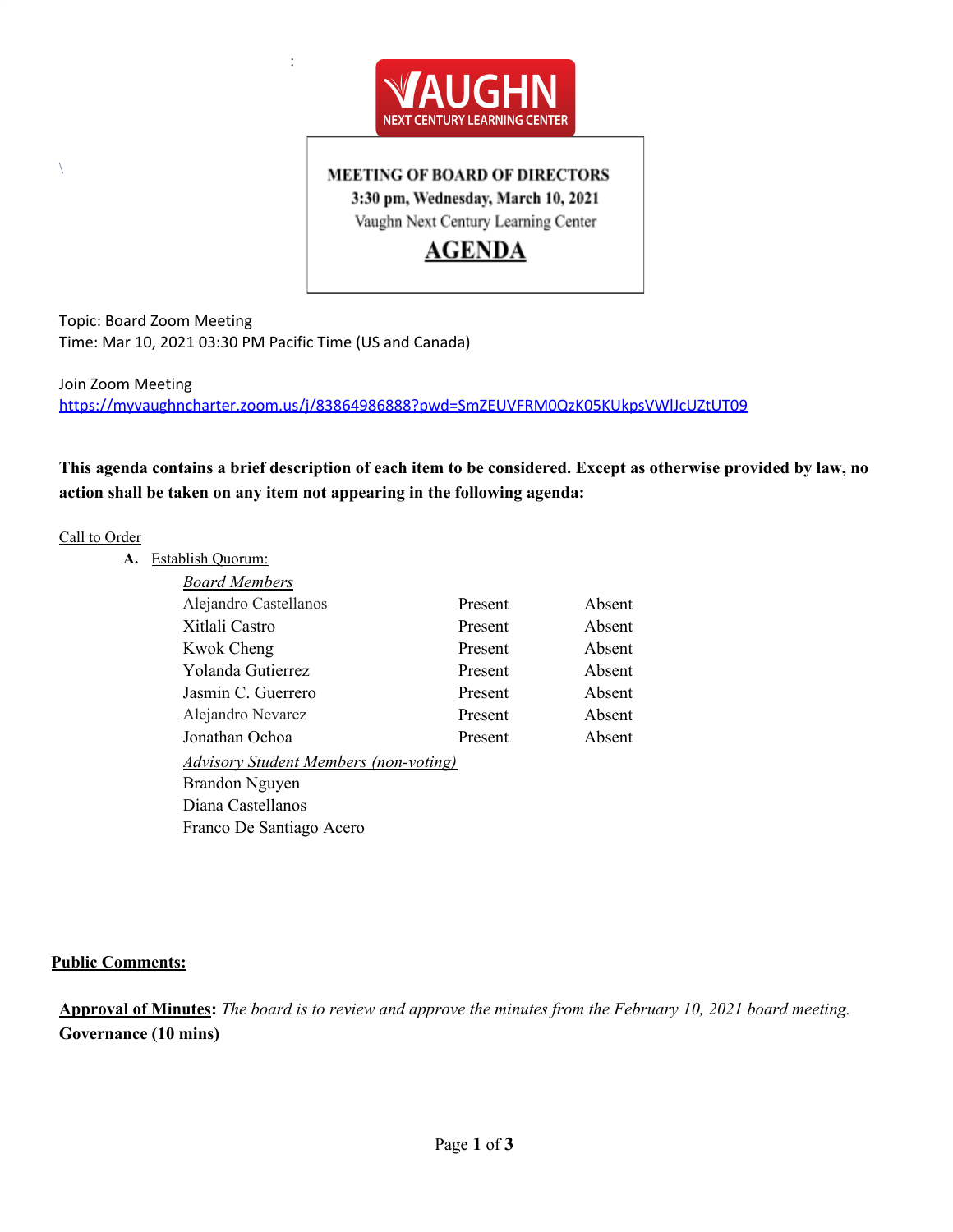| Al | <b>Board of Directors -</b> The Board will receive an update on the<br>membership and efforts to recruit new Board members to fill two<br>vacant positions, with a focus in recruiting parent member(s). | Information<br>Item | Tally Count |
|----|----------------------------------------------------------------------------------------------------------------------------------------------------------------------------------------------------------|---------------------|-------------|
|----|----------------------------------------------------------------------------------------------------------------------------------------------------------------------------------------------------------|---------------------|-------------|

## **Business and Operations (90 mins)**

| B1             | Fiscal Matter- 2020-2021 Second Interim Financials – the Board will<br>review, discuss and approve the prepared Second Interim Fiscal Report,<br>ending January 31, 2021                                                                                                                                             | <b>Action Item</b>    |
|----------------|----------------------------------------------------------------------------------------------------------------------------------------------------------------------------------------------------------------------------------------------------------------------------------------------------------------------|-----------------------|
| B2             | Financial Audit - Vaughn's independent auditor will present the draft<br>2020-2021 audit report, ending 6/30/2020. The Board will review, discuss<br>and adopt the prepared audit report and authorize staff to submit the report<br>to various governmental entities on/or before 3/15/2021.                        | <b>Action Item</b>    |
| B <sub>3</sub> | <b>Fiscal Matter-Elementary-Secondary School Emergency Relief Fund</b><br>(ESSER II) - The Board will receive information regarding Vaughn's<br>application for \$4.3 million funding provided by the Coronavirus<br>Response & Relief Supplemental Appropriations Act (CRRSA 2021) and<br>the required obligations. | Informational<br>Item |
| <b>B4</b>      | Uniform Complaint Procedures- The Board will review and move<br>to approve Vaughn's undated Uniform Complaint Procedures                                                                                                                                                                                             | <b>Action Item</b>    |
| B <sub>5</sub> | 2020-2021 Consolidation Application (Con App)- The Board will<br>review and act on approval of Vaauhgn's 2020-2021 ConApp                                                                                                                                                                                            | <b>Action Item</b>    |
| <b>B6</b>      | Safe School Plan - the Board will review, discuss and act on<br>approval of the Vaughn's Safe School Plan                                                                                                                                                                                                            | <b>Action Item</b>    |
| B7             | Fiscal Matter-Investment Allocation and Strategies-<br>The Board will review current investment portfolio<br>values and discuss the Board Finance Subcommittee's<br>recommendation to re-allocate Global Minimum<br>Volatility Fund back to the initial fund-lineup prior to<br>February 12, 2020.                   | <b>Action Item</b>    |

# **Curriculum and Instruction (60 minutes)**

| <b>School Reopening Update-</b> The Board will receive the latest<br>developments on the school reopening plans. | Informational<br>Item |  |
|------------------------------------------------------------------------------------------------------------------|-----------------------|--|
|                                                                                                                  |                       |  |